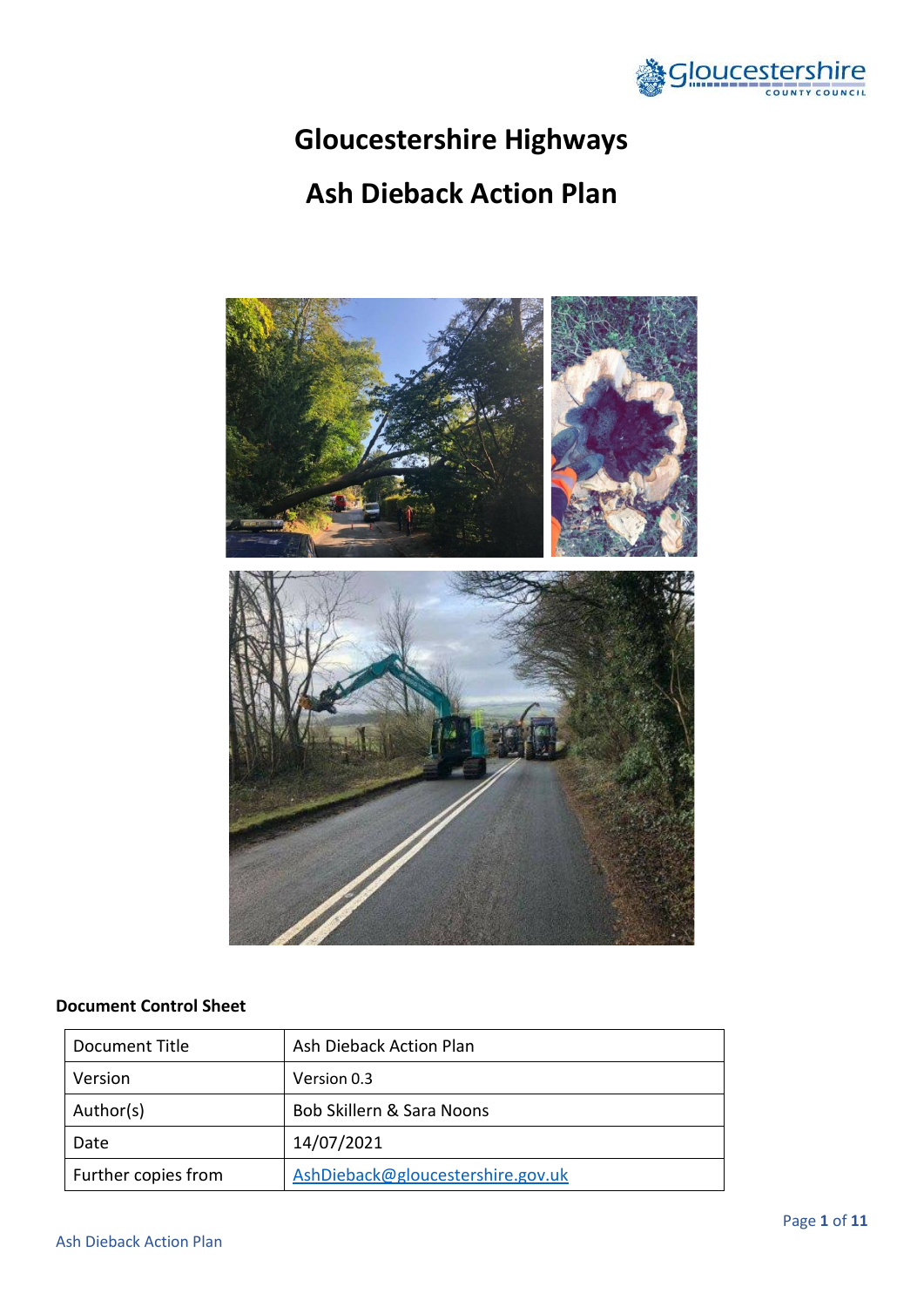

#### **Background**

Ash die-back caused by infection of the fungus *Hymenoscyphus fraxineus* (*Chalara fraxinea*) is now affecting Gloucestershire after being introduced from the importation of ash trees into other parts of the country. It attacks trees quickly and there is no efficient prevention or curative treatment available. The disease may kill a young sapling in only a single year but older trees will take a number of years to succumb but this is very variable. As ash (*Fraxinus excelsior*) is a very common species in the county its loss will have a big impact on biodiversity, landscape character and be counter productive to the objective of planting more trees to combat climate change.

Ash die-back will affect many users of the network and people in Gloucestershire but the immediate concern for the County Council will be to protect users of Highways and County Council land from the danger posed by numerous dying trees. The general consensus currently is that between 75% and 95% of ash trees in the UK may eventually become affected by the disease. Some resistant trees are likely to occur but it will take time to confidently identify these.

#### **Current Situation for Gloucestershire Highway Network:**

Although there are no exact figures for the number of Ash trees located on the Gloucestershire highway network (or within falling distance of the network) a survey was undertaken during the Summer of 2019 to estimate the number of infected trees. This includes noting the various stages of infection to determine the ongoing risk to users of the highway.

|                                               | Total no. | <b>Infection level</b> | <b>Infection</b> | <b>Infection</b> | <b>Infection</b> | <b>Total</b> |
|-----------------------------------------------|-----------|------------------------|------------------|------------------|------------------|--------------|
|                                               | trees     | stage 1                | level stage 2    | level stage 3    | level stage 4    | infection    |
| <b>Total for survey</b>                       | 2701      | 800                    | 160              | 90               | 48               | 1098         |
| area                                          |           | (29.6%)                | $(6.0\%)$        | (3.3%)           | (1.8%)           | (40.7%)      |
| <b>Extrapolated total</b><br>for whole county | 89943     | 26640                  | 5328             | 2997             | 1598             | 36563        |

The results of the survey are as follows:

As assumption has been made that 40% of the trees identified are highway trees (i.e. the highway authority has a responsibility for maintenance) and the general consensus of an anticipated 75% to 95% loss has been followed. This means that of the total number of trees, Gloucestershire County Council has a potential 27,000 to 32,000 highway trees requiring attention over the coming years.

#### **Strategy to ensure safety on the Highway network and also to consider options for environmental recovery:**

#### **Inspection Regime**

Using a risk-based approach we can determine which locations should be addressed more urgently. This prioritisation will be based on the impact of a tree failure combined with the category of infection and tree condition.

- Trees on the highway present the greatest risk to a larger number of people, which when combined with the factor of the speed they could be travelling along the highway represents the highest priority.
- Properties such as schools, libraries and offices present a high risk due to the number of people likely to pass close to trees and remain close to them for prolonged periods of time. A falling tree could also potentially cause damage to buildings and other property.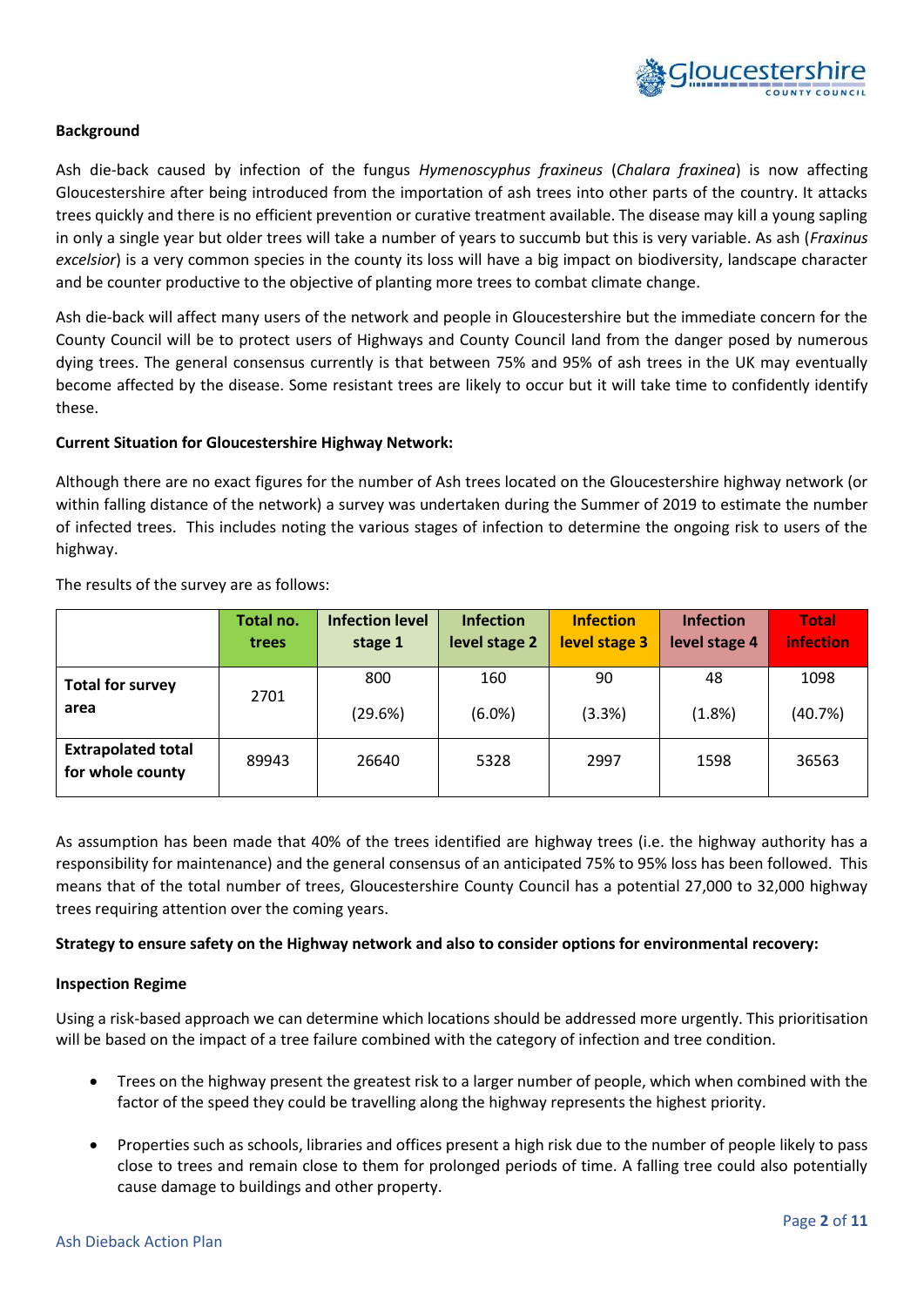

- Trees adjacent to highways and properties which are not in the council ownership are also recognised as significant, but require a different approach to identify ownership and ensure that action will be taken by those owners to reduce the risk to acceptable levels. We will use the legal mechanisms available to us to inform landowners of their responsibility to take action to make the tree safe. This presents a range of complexities which will be dealt with on a case by case basis.
- The disease is widespread across the County therefore the intention is to undertake work in all districts and boroughs using the risk based approach above. If however a particularly high risk location is identified this will be prioritised.

Initial inspections will concentrate on High Speed roads (Gloucestershire A and B road network) and publically reported locations of infected trees.

These inspections will be undertaken by a qualified Tree inspector. The ideal time for inspections to be undertake are from June onwards, when the trees are in full leaf.

| Zone                                                                                                                      | <b>Risk level</b> |
|---------------------------------------------------------------------------------------------------------------------------|-------------------|
| Major roads (based on both speed and usage).                                                                              | High Risk         |
| Car parks, minor roads, high-use public facilities and major public rights of way such as<br>national or promoted trails. | Medium Risk       |
| Public rights of way that have medium or low usage and permissive paths.                                                  | Low Risk          |
| Areas with no defined footpaths or bridleways but public access.                                                          | Very Low Risk     |



We currently intend to concentrate on trees infected to level 3 or 4 as these pose the most risk of shedding limbs or catastrophic failure.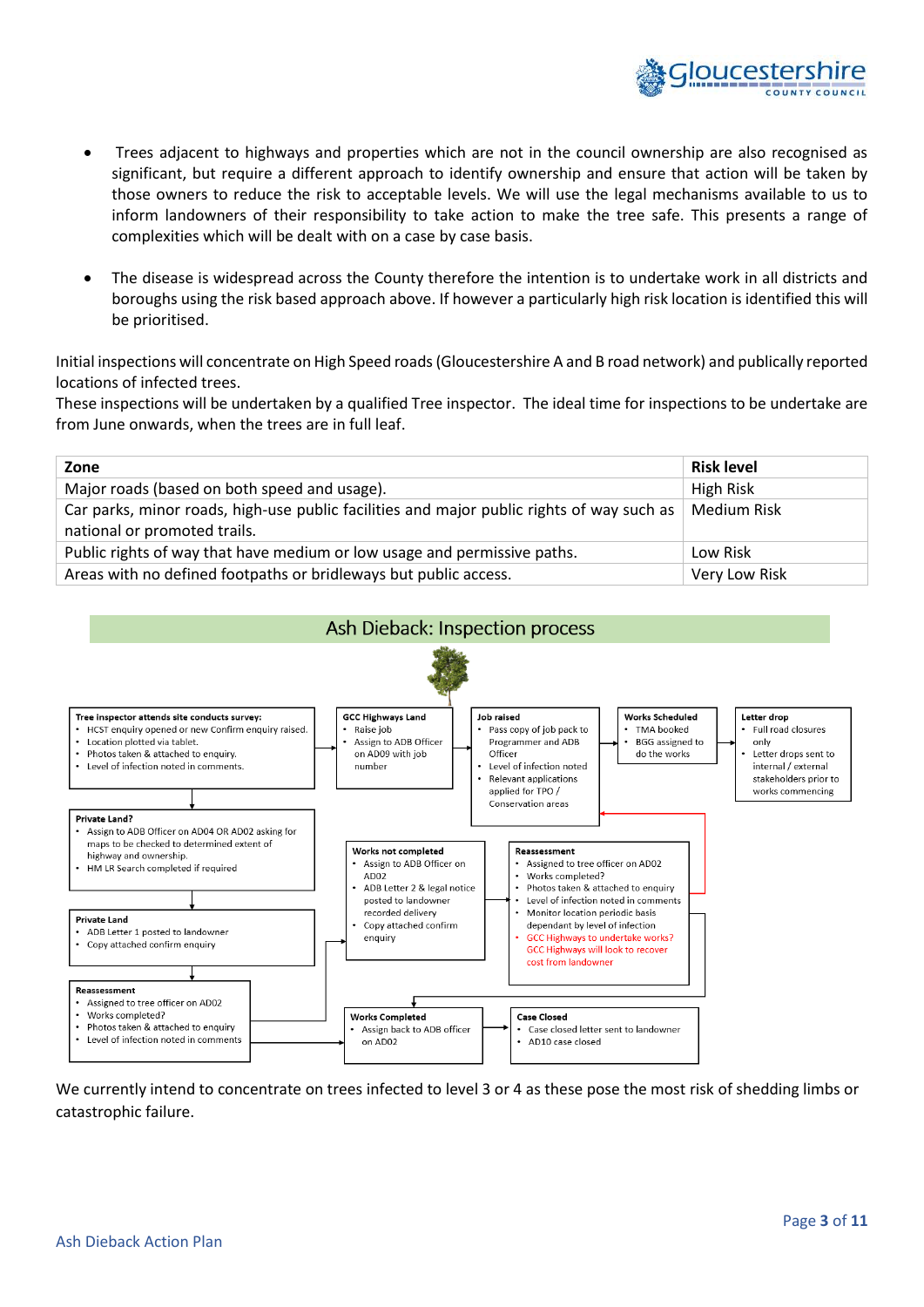

#### **Levels of Infection**

| Level   | <b>Infection</b>       |
|---------|------------------------|
| Minor   | Early stage infection  |
| Level 1 | 0% to 25% Canopy loss  |
| Level 2 | 25% to 50% Canopy loss |
| Level 3 | 50% to 75% Canopy loss |
| Level 4 | 75% to 100% (dead)     |

#### **Felling operations**

A programme of felling work will be produced by our term maintenance contractor based on the information provided by the inspector. We initially propose to have two teams of tree surgeons operating across the County.

Infected trees could require the need for mechanical felling, as climbing may not be a safe option. Appropriate machinery will be called upon as required. The use of this machinery will in most cases for work on high speed roads require the implementation of road closures; however the closure will greatly reduce the duration of site work.

In order to make best use of any Traffic Management (road closure, temporary lights etc.) every effort will be made to co-ordinate work with any private tree owners at the same location. This may involve GCC undertaking the work at the landowners cost, but only if it does not have a detrimental effect on our programme of work.

Due to the nature of the spread of the disease we intend that when a number of infected specimens are present within a group of Ash trees, the whole group will be felled. This follows similar practice used by the Forestry Commission and Wildlife Trusts.

Liaison will continue throughout the year with partner organisations to coordinate and communicate environment strategy and policy and to ensure best practice across Gloucestershire.

#### **The Highways Act 1980**

Under provisions of Section 41, 58 and 154 of The Highways Act 1980, a local authority has a statutory duty to maintain the public highway for all to use, to allow safe passage. Where any hedge, tree or shrub is dead, diseased, damaged or insecurely rooted, and that by reason of its condition it, or part of it, is likely to cause a danger by falling on the highway, road or footpath, the authority is required to take such care as in all the circumstances was reasonably required to secure that the highway was not dangerous.

#### **Bird Nesting**

#### Legal Protection

All wild birds are protected under the Wildlife and Countryside Act 1981 (as amended). Section 1 of this Act, makes it an offence to intentionally or recklessly\* kill, injure or take any wild bird, including to intentionally or recklessly\* take, damage or destroy the nest of any wild bird, nest or egg while that nest is in use or being built. Some exceptions to this are possible using defences such as under Section 4 and/or under licencing provisions.

In addition, certain bird species listed under Schedule 1 Part I of the Act, receive extra protection including any disturbance whilst at the nest.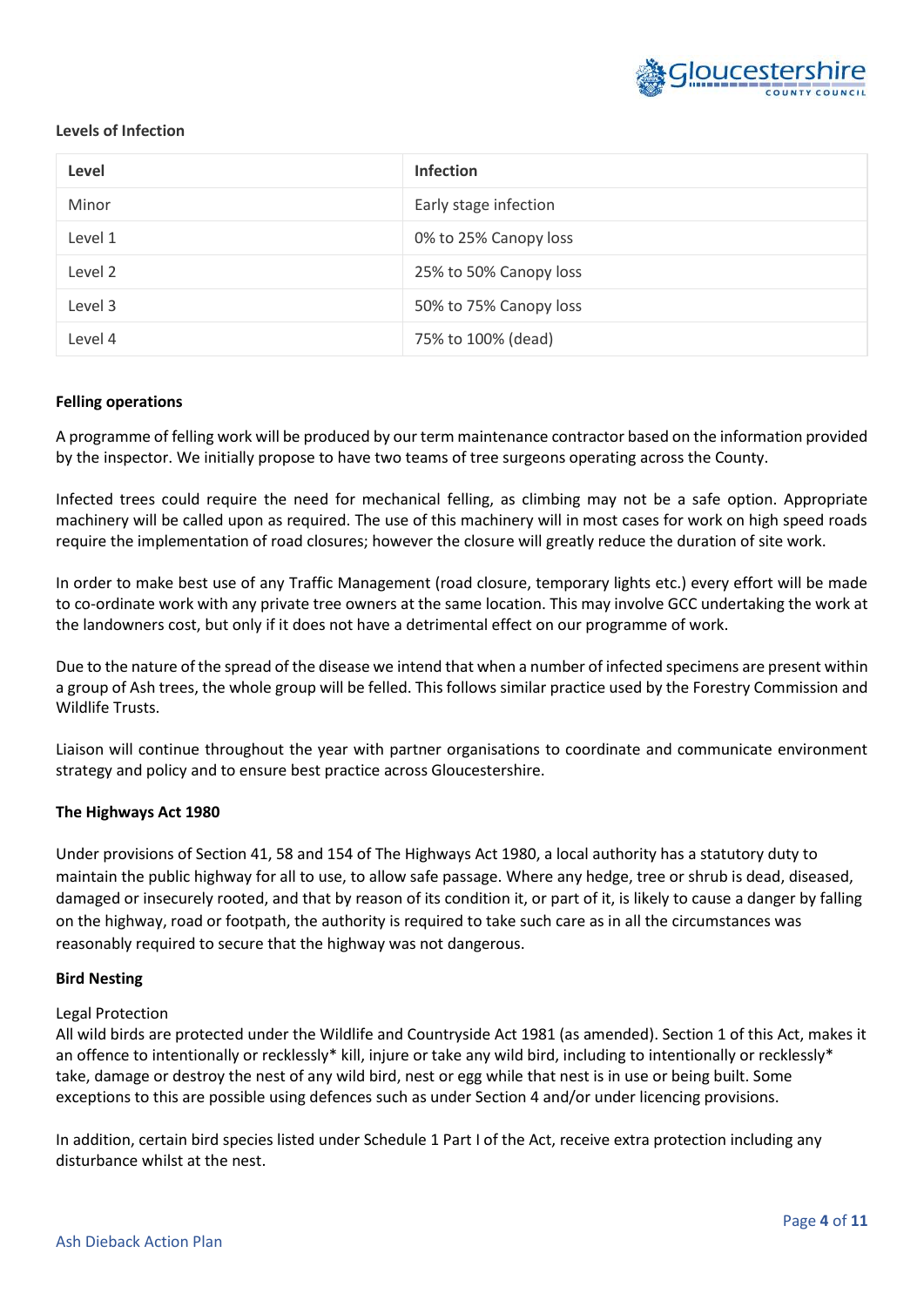

#### Exceptions:

- An authorised person (i.e. someone who has the written consent of the landowner or occupier or highway authority), may fell or prune a dangerous tree or work on another structure that may harbour birds or eggs in order to preserve public health and safety. However it is still recommended you record any measures considered or attempted to try and avoid or mitigate harm (if practical to do so and without causing undue delay). If Schedule 1 birds (see below) would be affected, then consult an ecologist immediately as a licence is likely to be required.
- Accidental (not intentional or reckless) injury, killing or disturbance of any wild bird, as a result of a lawful operation may not be an offence, provided it can be shown that the harm could not have been reasonably avoided (that is it could not have been anticipated as likely and appropriate measures could not be put in place or implemented).
- Species causing a public health nuisance or agricultural damage can be controlled under licences (general or individual). See the government website at<https://www.gov.uk/government/collections/bird-licences> for more details.

|                                      | Jar | Feb | Mar | Apr | May | Jun | Jul | Aug | Sep | Oct | Nov | Dec |
|--------------------------------------|-----|-----|-----|-----|-----|-----|-----|-----|-----|-----|-----|-----|
| Operations & site work<br>permitted  |     |     | x   | ×   | x   | ×   | ×   | ×   |     |     |     |     |
| Normal bird nesting period           |     |     |     |     |     |     |     |     |     |     |     |     |
| Birds feeding on fruits and<br>seeds |     |     |     |     |     |     |     |     |     |     |     |     |

#### Works Timetable



Optimum time

Activity period may vary due to changing climatic conditions

Non-optimum time

Due to the quantity of infected Ash trees adjacent to the Highway network, the quantity far outweigh the resource available to complete all the works outside the bird nesting season. We therefore make a full programme of work to address those trees with the highest risk rating for work throughout the year, leaving only minimal work for the nesting season where we can assess each tree as per the legal guidance.

#### **Private Landowners**

Contact with private tree owners will be made by the GCC customer support officer to inform them of specific tree condition and their maintenance responsibilities to ensure Highway safety. Any legal action required will also be coordinated by GCC.

Initial contact will be by standard letter.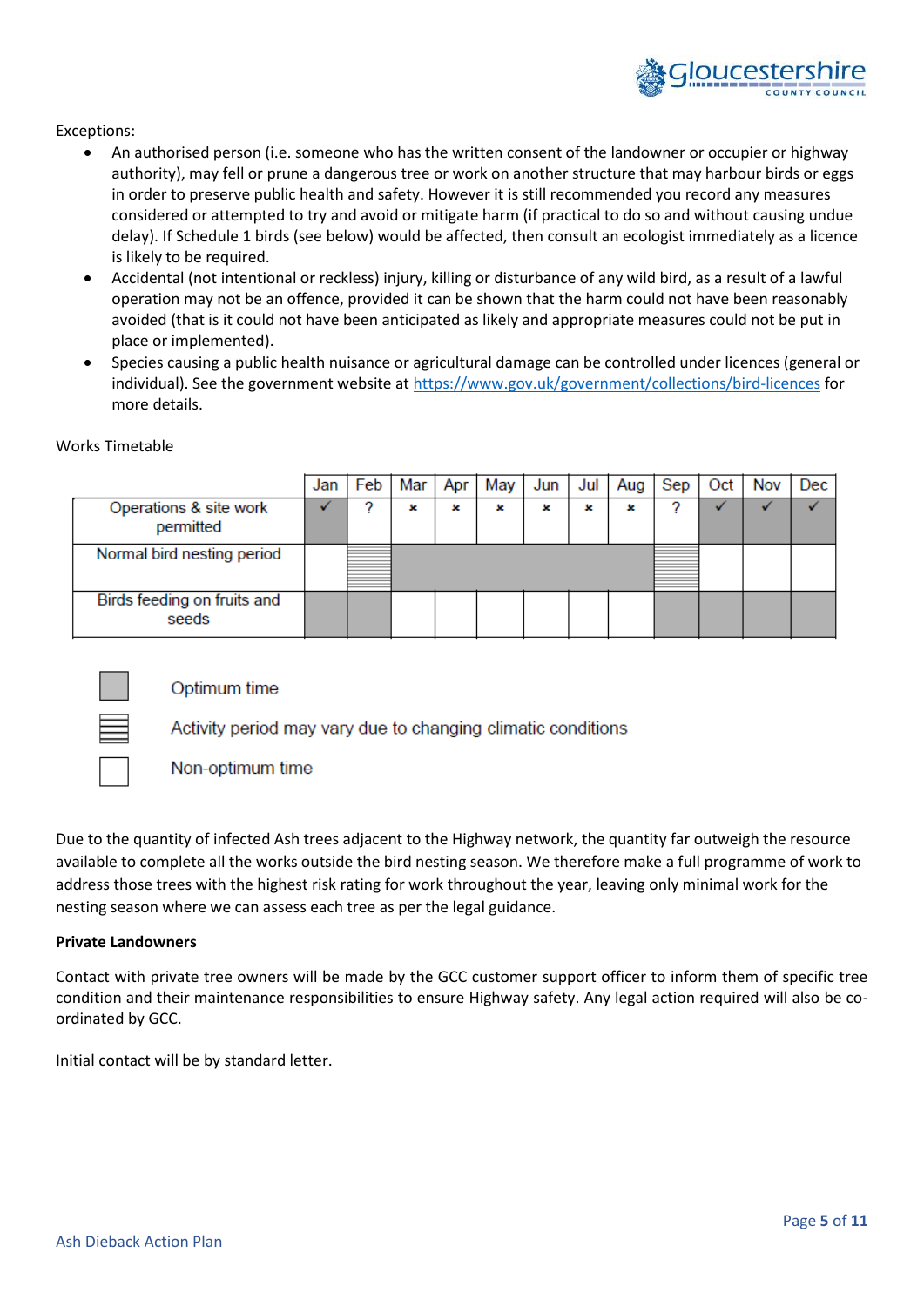



### **Planting Strategy**

This strategy has been developed to reflect the Gloucestershire Tree Strategy (see link [https://www.gloucestershirenature.org.uk/glos-tree-strategy\)](https://www.gloucestershirenature.org.uk/glos-tree-strategy) which the County Council has recently signed up to. The first principle of this is to *Establish the right tree in the right place for the right reason, through both active planting and natural regeneration as appropriate*

We are following Forestry Commission guidance and propose to plant two trees for each one felled, recognising the valuable amenity and environmental impact of trees in our landscape. We must however consider carefully the location for replanting and demonstrate the benefits of an alternative position for the trees in the County.

The County Council is already working with partner organisations in various tree planting projects, and the money allocated for tree planting to replace felled ash trees will be most effective if it is used to supplement the planting through these projects, rather than to try to establish additional projects.

Where possible we would like to plant on Highway land, however this approach has to be carefully considered for the following reasons:

• Many of the ash being felled are self seeded and not in the most appropriate or safe locations on the highway verge.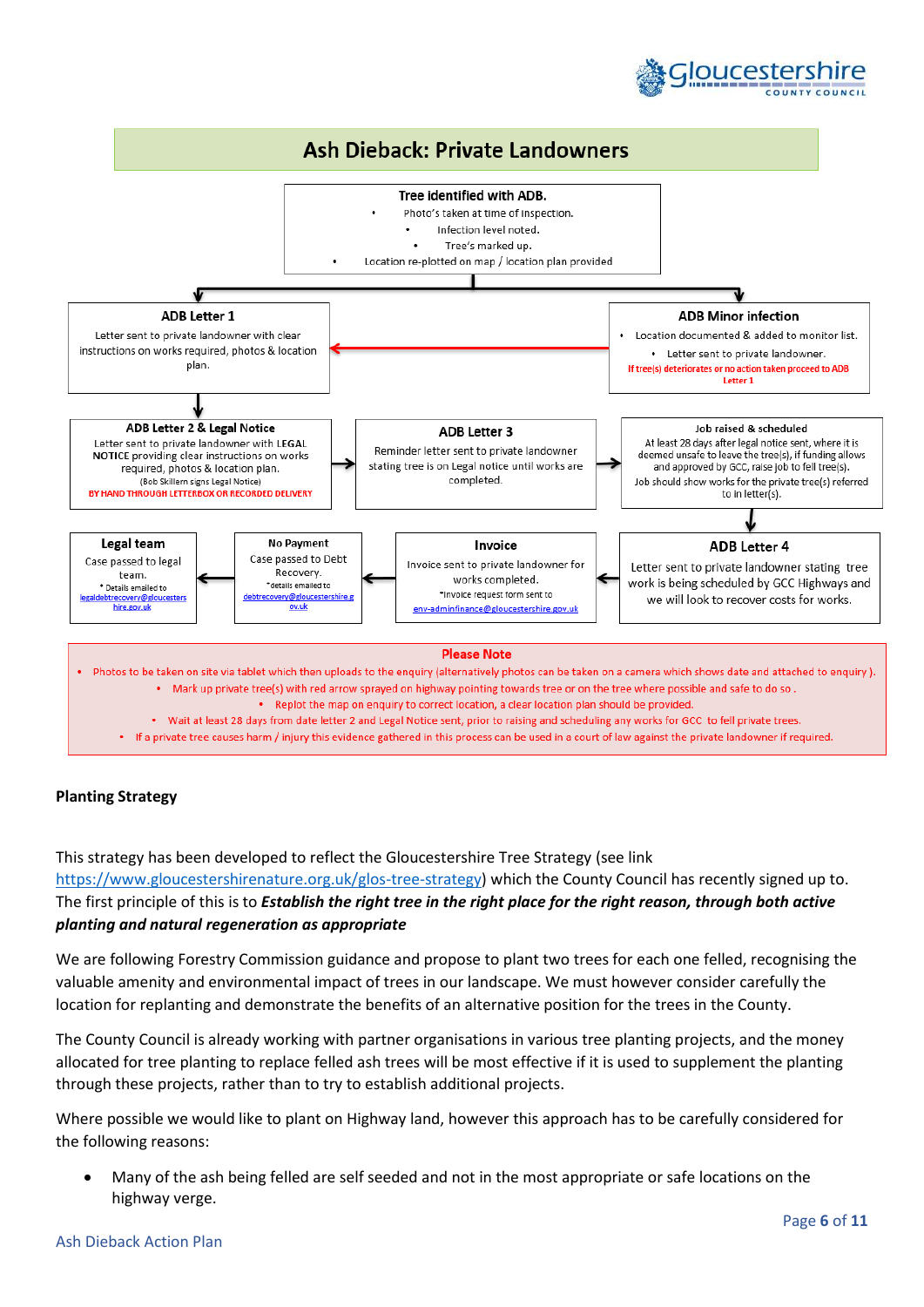

• Our own monitoring and survey work has shown a good level of regeneration in areas where mass felling of Ash trees on wide highway verges has taken place. Planting may compromise this natural reestablishment of flora.

We should be taking a risk based and long term approach. Trees in the highway verge can create a hazard to motorists, and any replanting in these areas needs to be carried out responsibly.

- Alternative sites off Highway give us the advantage of working with partners who have more expertise than us in terms of where and how the best replanting can benefit the natural regeneration of areas, flora and fauna, as well as those essential corridors for wildlife migration/movement routes which have been eroded over the years.
- The Million trees challenge project gives us an ideal opportunity to plant large numbers of trees in a short timescale and allows easier ongoing care and maintenance.

**Note:** Replanting with ash trees is not permitted due to the current embargo on ash plant movements. General advice is to restock from a variety of site suitable tree species that are appropriate to the sensitivity of the local landscape and which will help replace the variety of ecosystem services that ash had previously provided.

### **Planting actions**

Identify areas of Highway land where appropriate planting can occur. Highway locations with wide verges where trees can be planted at an appropriate distance from live traffic are the main sites are being considered. We will also:

- Follow the approach outlined in the Gloucester Tree Strategy (GLNP) to help deliver an effective countywide approach to tree planting by contributing funding to enable the planting and maintenance of Native tree species.
- Work with The Million trees project and partners (Glos Wildlife Trust, NFU, FWAG, Woodland Trust) to undertake a programme of planting on sites around the County.
- Work with Town and Parish Councils to identify possible community tree planting locations.
- Liaison will continue throughout the project with partner organisations to coordinate and communicate environment strategy and policy and to ensure best practice across Gloucestershire.
- GCC approved list of trees

| <b>Scientific Name</b> | <b>Common Name</b> | Large tree<br>(Often<br>over 15m<br>maturity | <b>Notes</b>                                                                                                                                                     |
|------------------------|--------------------|----------------------------------------------|------------------------------------------------------------------------------------------------------------------------------------------------------------------|
| Acer campestre         | Field maple        |                                              | Particularly within hedges but not exclusively so                                                                                                                |
| Acer pseudoplatanus    | Sycamore           | Yes                                          | Maybe worth considering but away from ancient<br>woodland or protected sites and also semi-<br>improved/unimproved grassland and where horses<br>present nearby. |
| Alnus glutinosa        | Alder              | Yes                                          | Wet and damp sites plus next to watercourses/ditches<br>where appropriate.                                                                                       |
| Betula pendula         | Silver birch       | Yes                                          | Particularly where already known to occur and<br>appropriate.                                                                                                    |
| Betula pubescens       | Downy birch        | <b>Yes</b>                                   | Damper sites                                                                                                                                                     |
| Carpinus betulus       | Hornbeam           | Yes                                          | Occasional use where appropriate to location and its<br>history.                                                                                                 |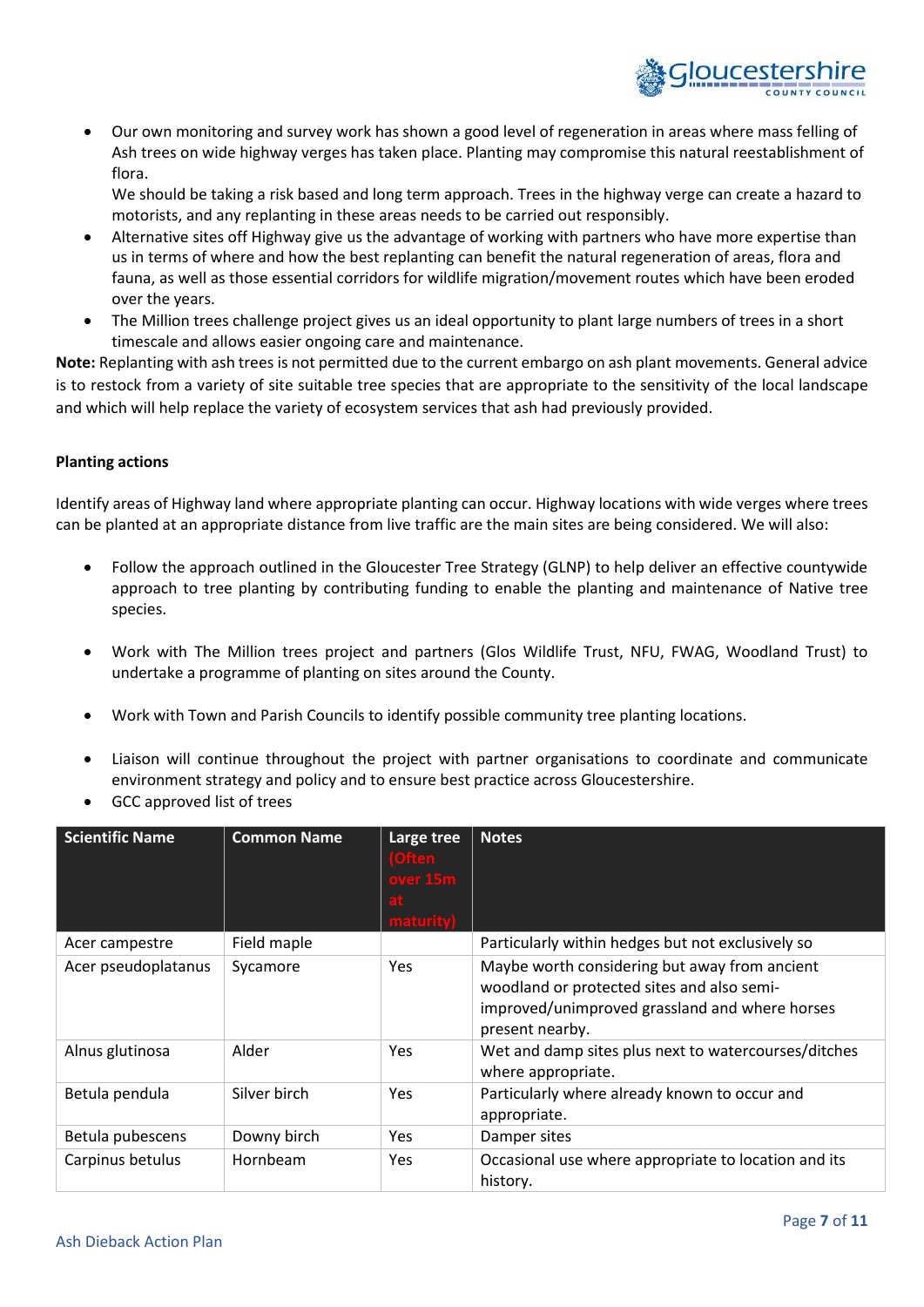

| Castanea sativa         | Sweet chestnut         | Yes | Particularly where already known to occur and                                                                              |
|-------------------------|------------------------|-----|----------------------------------------------------------------------------------------------------------------------------|
| Corylus avellana        | Hazel                  |     | appropriate.<br>Good choice in many locations                                                                              |
|                         | Hawthorn               |     |                                                                                                                            |
| Crataegus monogyna      |                        |     | Particularly within hedges but not exclusively so                                                                          |
| Fagus sylvatica         | Beech                  | Yes | Particularly where already known to occur and<br>appropriate.                                                              |
| Ilex aquifolium         | Holly                  |     | Good choice where already known to occur                                                                                   |
| Juglans regia           | Walnut (English)       | Yes | Probably as specimen trees only - looks similar to ash                                                                     |
| Ligustrum vulgare       | Privet                 |     | Mainly within hedgerows                                                                                                    |
| Malus domestica         | Apple (cultivated)     |     | Occasional use where appropriate to location and its<br>history. Known cultivars grown on M25 rootstock                    |
| Malus sylvestris        | Crab apple             |     | Occasional use where appropriate to location and its<br>history.                                                           |
| Pinus sylvestris        | <b>Scots Pine</b>      | Yes | Occasional use where appropriate to location                                                                               |
| Populus nigra           | <b>Black poplar</b>    | Yes | Occasional use in wetter sites/valley bottoms and vales<br>usually where previously known                                  |
| Populus tremula         | Aspen                  | Yes | Particularly where already known to occur and<br>appropriate.                                                              |
| Prunus avium            | Wild cherry            | Yes | Particularly where already known to occur and<br>appropriate.                                                              |
| Prunus domestica        | Plum (cultivated)      |     | e.g. such as Pershore & Blaisdon cultivars or smaller ssp.<br>insititia (Damsons)                                          |
| Prunus padus            | Bird cherry            |     | Occasional use where appropriate to location and its<br>history.                                                           |
| Prunus spinosa          | Blackthorn             |     | Particularly within hedges but not exclusively so                                                                          |
| Pyrus communis          | Pear (cultivated)      | Yes | Esp. Perry Pear cultivated hybrids                                                                                         |
| Quercus petraea         | Sessile oak            | Yes | Particularly where already known to occur and<br>appropriate.                                                              |
| Quercus robur           | Pendunculate oak       | Yes | Good choice in many locations                                                                                              |
| Salix caprea            | Goat (Pussy) willow    |     | Damper sites                                                                                                               |
| Salix cinerea           | Common willow          |     | Wet and damp sites. Also subspecies of Grey and Rusty<br>Willow may be appropriate in a few locations if already<br>known. |
| Sambucus nigra          | Elder                  |     | Particularly within hedges but not exclusively so                                                                          |
| Sorbus aria             | Whitebeam              |     | Occasional use where appropriate to location and its<br>history                                                            |
| Sorbus aucuparia        | Rowan                  |     | Particularly where already known to occur and<br>appropriate.                                                              |
| Sorbus torminalis       | Wild service tree      |     | Occasional use where appropriate to location and its<br>history.                                                           |
| Taxus baccata           | Yew                    | Yes | Particularly where already known to occur and<br>appropriate                                                               |
| Tilia cordata           | Smalled leaved<br>Lime | Yes | Particularly where already known to occur and<br>appropriate                                                               |
| Tilia platyphyllos      | Large leaved lime      | Yes | Occasional use where appropriate to location and its<br>history                                                            |
| Ulmus<br>procera/glabra | Wych & English Elm     | Yes | Particularly where already known to occur and<br>appropriate                                                               |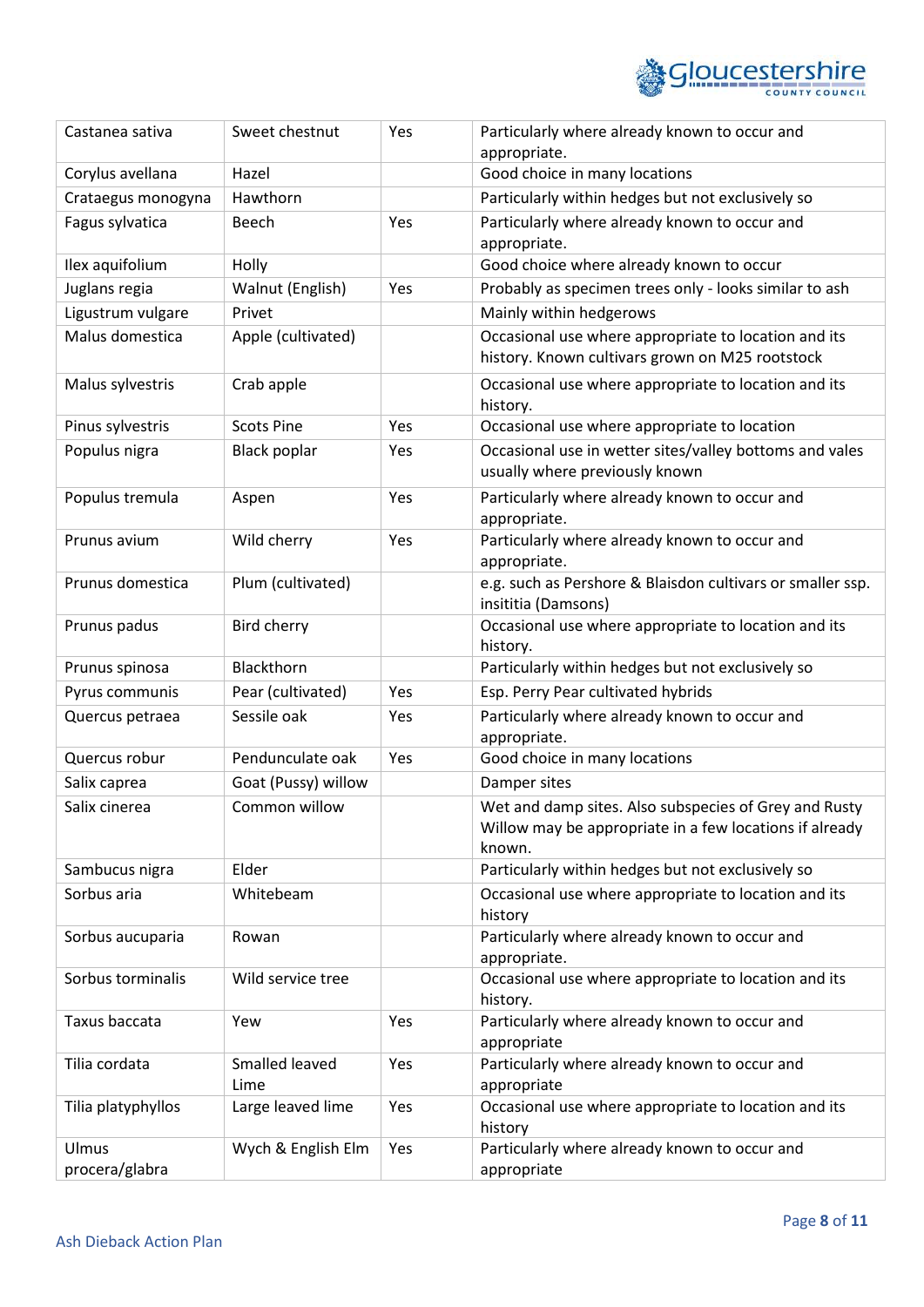

#### **Communication**

Here in Gloucestershire, the Local Nature Partnership (GLNP) is formed of over 30 organisations from public, private and third sector bodies from across the county, all working together as an informal partnership, GCC Highways will continue to engaged and work together in this partnership and revising the plan as necessary.

Attend regular Ash Dieback County Council Group meetings, where authorities get together to share knowledge and experience in management of Ash Dieback within their county.

Communication through the website and media outlets to inform the general public of our actions and reasons for the felling of numerous trees. Letter drops sent to those within the working areas of upcoming road closures.

Working with the local parish councils to raise awareness, including publishing articles to go in the parish monthly newsletter.

Websit[e https://www.gloucestershire.gov.uk/highways/roads/road-maintenance/trees/ash-dieback/](https://www.gloucestershire.gov.uk/highways/roads/road-maintenance/trees/ash-dieback/)

#### **Actions**

Section 1: Delivery, communication and strategic planning Section

- Section 2: Short term risks, to public safety
- Section 3: Longer term risks, to the environment
- Section 4: Survey and monitoring, and biosecurity
- Section 5: Training
- Section 6: Regulation

#### **Section 1: Delivery, communication and strategic planning**

| <b>Number</b> | <b>Topic</b>          | Key people /<br>bodies affected                                      | <b>Actions</b>                                                                                                                                                                               | Priority | Cost   |
|---------------|-----------------------|----------------------------------------------------------------------|----------------------------------------------------------------------------------------------------------------------------------------------------------------------------------------------|----------|--------|
|               | Delivery of Project   | Gloucestershire County<br><b>Council and Partners</b>                | Establish a team to coordinate and promote the work,<br>and to monitor it, revising as necessary                                                                                             | High     | Medium |
| 2             | Communication         | All partners, general<br>public, farmers and<br>other land managers. | Develop and deliver communications, to promote<br>engagement and to provide information and guidance<br>to landowners/managers and the general public with<br>trees adjacent to the Highway. | High     | Low    |
| 3             | Communication         | <b>General Public</b>                                                | Consider establishing a county website for the<br>disease.<br>To provide updates and information.<br>Letter drops of upcoming road closures.                                                 | Medium   | Low    |
| 4             | Knowledge<br>exchange | Gloucestershire County<br>Council                                    | Exchange knowledge with authorities in Devon,<br>Somerset, Oxford, Worcestershire, Herefordshire,<br>West Sussex including holding regular meetings and<br>workshops.                        | High     | Low    |
| 5             | Strategic planning    | Policy makers and<br>shapers                                         | Revise and update strategic plans.                                                                                                                                                           | Medium   | Low    |
| 6             | Finance               | Gloucestershire County<br>Council                                    | Make detailed assessments of likely costs, and press<br>for continued funding as appropriate.                                                                                                | High     | Low    |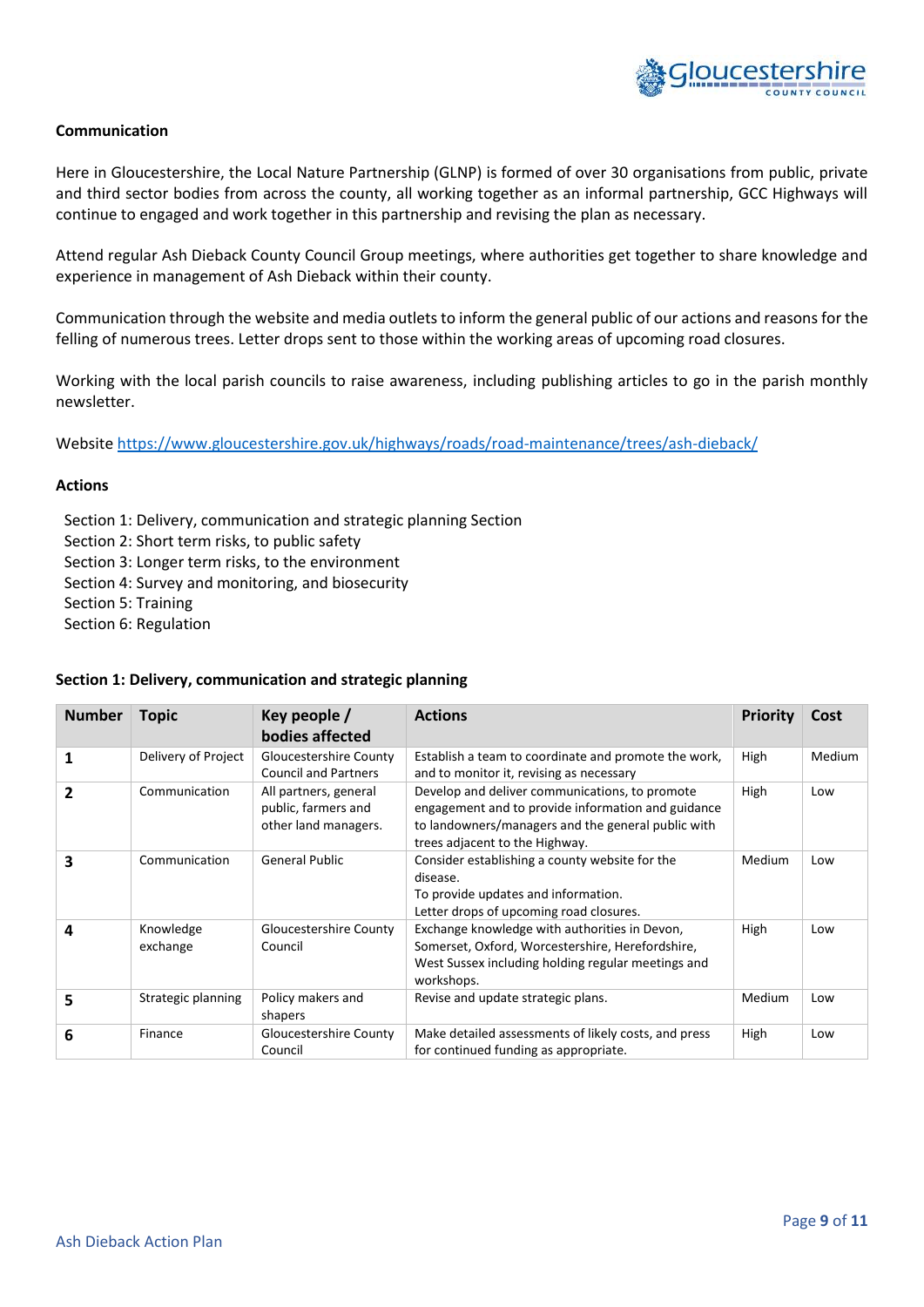

# **Section 2: Short term risks, to public safety**

| <b>Number</b> | <b>Topic</b>                                                    | Key people /<br>bodies affected                                           | <b>Actions</b>                                                                                                                                            | <b>Priority</b> | Cost                                              |
|---------------|-----------------------------------------------------------------|---------------------------------------------------------------------------|-----------------------------------------------------------------------------------------------------------------------------------------------------------|-----------------|---------------------------------------------------|
| 7             | Ash trees along<br>public roads,<br>PROW and<br>Community areas | Highway Authority,<br>Landowners and<br>managers,                         | Undertake inspections of Ash stock to determine<br>infection levels                                                                                       | High            | Medium                                            |
| 8             | Ash trees along<br>public roads,<br>PROW and<br>Community areas | As above                                                                  | Assist private landowners to recognise their<br>obligations and to meet them.                                                                             | High            | Low                                               |
| 9             | Ash trees along<br>public roads,<br>PROW and<br>Community areas | As above                                                                  | Fell trees as prudent for public safety, following best<br>practice guidance.                                                                             | High            | Low<br>Worst<br>case<br>£100M<br>across<br>county |
| 10            | Ash trees along<br>public roads,<br>PROW and<br>Community areas | As above                                                                  | Develop site-specific ash management plans so work<br>is phased, practical and can be adequately resourced.                                               | High            | Low                                               |
| 11            | Ash trees along<br>public roads,<br>PROW and<br>Community areas | As above                                                                  | Provide advice specifically for Landowners on how to<br>manage the disease, including regulatory<br>requirements.                                         | High            | Medium                                            |
| 12            | Ash trees along<br>public roads,<br>PROW and<br>Community areas | As above                                                                  | Plant or encourage replacement trees, following best<br>practice guidance, to promote landscape resilience                                                | High            | Medium                                            |
| 13            | Ash trees along<br>public roads,<br>PROW and<br>Community areas | <b>Highways Authorities</b>                                               | Review and refine data on ash tree distribution and<br>number alongside roads, building on sample work<br>already carried out by Gloucestershire Highways | Medium          | Medium                                            |
| 14            | Ash trees near<br>overhead cables                               | Telephone and<br>electricity distribution<br>network operators            | Survey, plan, inspect and notify Utility companies                                                                                                        | High            | High                                              |
| 15            | Ash trees away<br>from roads                                    | Landowners and<br>managers, including<br>farmers and woodland<br>managers | Provide advice for farmers on how to manage the<br>disease, including regulatory requirements.                                                            | High            | Low                                               |
| 16            | Ash trees along<br>public roads,<br>PROW and<br>Community areas | <b>Highways Authorities</b>                                               | Ensure all wildlife legislation is adhered too in the<br>process of felling.                                                                              | High            | Low                                               |

# **Section 3: Longer term risks, to the environment**

| <b>Number</b> | <b>Topic</b>           | Key people /<br>bodies affected                                                                                  | <b>Actions</b>                                                                                                                                  | <b>Priority</b> | Cost   |
|---------------|------------------------|------------------------------------------------------------------------------------------------------------------|-------------------------------------------------------------------------------------------------------------------------------------------------|-----------------|--------|
| 17            | Biodiversity<br>impact | Highway Authority,<br>Managers of nature<br>conservation sites,<br>especially SSSIs and<br>County Wildlife Sites | Identify sites or individual Ash trees with exceptionally<br>important veteran features.                                                        | High            | Low    |
| 18            | Biodiversity<br>impact | As above                                                                                                         | Take action to conserve these key trees, including<br>remedial work, and any important linked species                                           | High            | Medium |
| 19            | Biodiversity<br>impact | <b>Highway Authority</b><br>Managers.                                                                            | Promote the healthy, sustainable, management of<br>hedges and Roadside trees to increase their resilience<br>to ash dieback and other diseases. | High            | Medium |